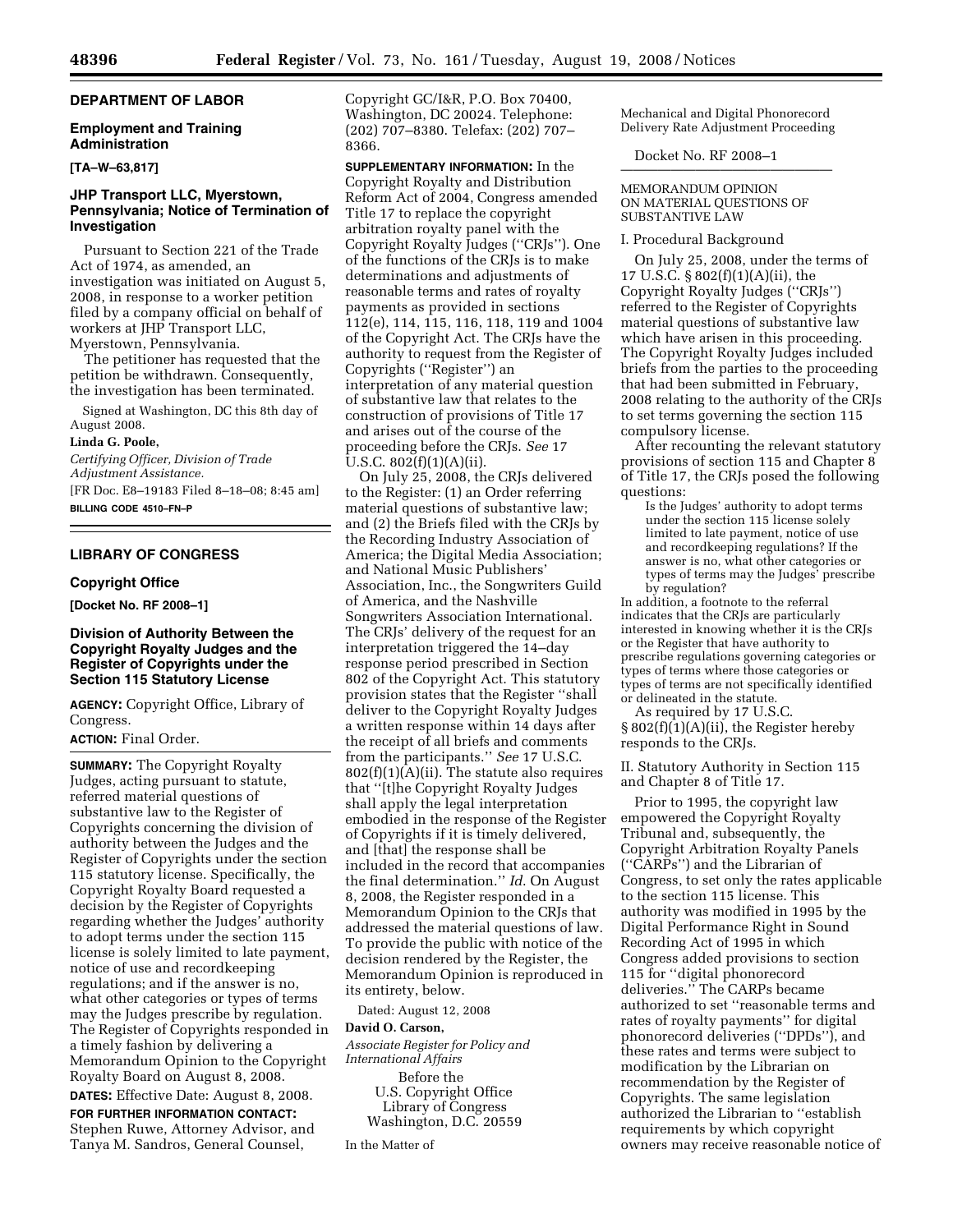the use of their works..., and under which records of such use shall be kept and made available by persons making digital phonorecord deliveries.'' 17 U.S.C. § 115(c)(3)(D) (1996). With respect to physical phonorecords, the CARPs' authority was limited to setting rates; there was no statutory authorization to set ''terms.'' *See* 17 U.S.C. § 801(b)(1) (1996). However, the Register of Copyrights had the authority to issue regulations concerning payment. Section 115(c)(5) provided (and continues to provide), in pertinent part:

Each monthly payment shall be made under oath and shall comply with requirements that the Register of Copyrights shall prescribe by regulation. The Register shall also prescribe regulations under which detailed cumulative annual statements of account, certified by a certified public accountant, shall be filed for every compulsory license under this section. The regulations covering both the monthly and the annual statements of account shall prescribe the form, content, and manner of certification with respect to the number of records made and the number of records distributed.

This provision applies to both digital phonorecord deliveries and physical phonorecords.

Since 1978, section 115 has also provided that persons wishing to use the section 115 compulsory license must serve a Notice of Intention to Obtain Compulsory License on the copyright owner, and that the ''notice shall comply, in form, content, and manner of service, with requirements that the Register of Copyrights shall prescribe by regulation.'' 17 U.S.C. § 115(b)(1).

In 2004, Congress passed the Copyright Royalty and Distribution Reform Act (''CRDRA''). This legislation created the CRJs and empowered them to set ''terms and rates of royalty payments'' under section 115. *See* 17 U.S.C. § 801(b)(1). It also amended section 115 to provide that the CRJs had authority to set ''reasonable rates and terms of royalty payments'' for use of works under the license as well as ''requirements by which records of such use shall be kept and made available.'' 17 U.S.C. § 115(c)(3)(D). However, the statutory provisions authorizing the Register to regulate notice of intention to obtain the section 115 license and requirements regarding monthly payment and monthly and annual statements of account remained in place.

### III. Summary of Parties' Arguments

The brief of the Digital Media Association (''DiMA'') in response to the

CRJs' inquiry on its authority to set certain terms asserts that to the extent that the authority of the Register and the CRJs overlap, their jurisdiction is concurrent. Given this concurrent jurisdiction, DiMA maintains that both the Register and the CRJs may administer the license in a way that gives effect to the statute and avoids inconsistency. In keeping with this assertion, DiMA argues that the CRJs are authorized to identify the revenue against which the license rate should be applied, define the work, and set forth the scope of the activities covered by the license.

The brief of the National Music Publishers' Association, the Songwriters Guild of America, and the Nashville Songwriters Association International (collectively, ''NMPA'') in response to the CRJs' inquiry on its authority to set certain terms asserts that CRJs have broad authority to determine rates and terms for the section 115 license. Further, it notes that the CRJs have express power to establish terms with respect to late fees and that they may specify notice and recordkeeping requirements that apply in lieu of existing regulations. In NMPA's determination, the CRJs have the authority to issue fees for payments that are either late or are the result of a pass– through arrangement. NMPA argues that the CRJs are empowered to require licensees to issue reports indicating the specific configuration used, and in the case of pass–through licenses, identify the retailer through which delivery occurred. NMPA then contends that the CRJs are able to clarify whether the license fee is to be calculated on manufacture or distribution. It also asserts that the Register is explicitly granted authority over signing and certification of statements of account and that therefore the CRJs are not able to modify existing regulations in these areas, which are not properly considered recordkeeping.

The brief of the Recording Industry of America (''RIAA'') in response to the CRJs' inquiry on its authority to set certain terms asserts that Congress split the administration of the section 115 license between the CRJs and the Register of Copyrights. In its determination, the CRJs enjoy broad authority to set rates as well as a more limited authority to set terms of royalty payments. Additionally, RIAA maintains that the CRJs are empowered to set rules regarding notice to copyright owners of the use of their works and recordkeeping of such use. However, RIAA argues that the Copyright Office has a broad authority to establish detailed provisions that govern the

operation of the license. In RIAA's view, section 803(c)(3) resolved any tension between these competing authorities by resolving that the CRJs' final determination in the areas of notice and recordkeeping may supplant applicable regulations by the Register. Under this statutory interpretation, RIAA argues that the CRJs are unable to issue payment terms such as pass–through fees or attorney's fees that conflict with existing payment regulations. RIAA also posits that the CRJs are unable to alter the regulations regarding reserves or notices of intention that have been issued by the Register. On the other hand, RIAA maintains that the CRJs are able to clarify that the section 115 license extends to all reproductions necessary to engage in activities covered by the license. It asserts that the CRJs are able to modify the current provisions regarding when DPDs shall be treated as distributed, as well as those addressing audit and signature of signature of statements of account.

#### IV. Register's Determination

Congress intentionally split the administration of section 115 between the CRJs and the Register of Copyrights. The result of this division of authority is that the CRJs may issue regulations that supplant currently applicable regulations, including those heretofore issued by the Librarian of Congress, solely in the areas of notice and recordkeeping. 17 U.S.C. § 803(c)(3). However, the scope of the CRJs' authority in the areas of notice and recordkeeping for the section 115 license must be construed in light of Congress's more specific delegation of responsibility to the Register of Copyrights, which includes the authority to issue regulations regarding notice of intention to obtain the section 115 license as well as those regarding monthly payment and monthly and annual statements of account. 17 U.S.C. § § 115(b)(1) and 115(c)(5). Moreover, accepted principles of statutory construction dictate that the CRJs' authority to set ''terms'' must be construed in light of the more specific delegations of authority to the Register. *See Simpson v. United States*, 435 U.S. 6, 15 (1978) (''Precedence [is given] to the terms of the more specific statute where a general statute and a specific statute speak to the same concern, even if the general provision was enacted later.'').

In the CRDRA, Congress amended section 115(c)(3)(D) to authorize the CRJs to ''establish requirements by which copyright owners may receive reasonable notice of the use of their works under this section, and under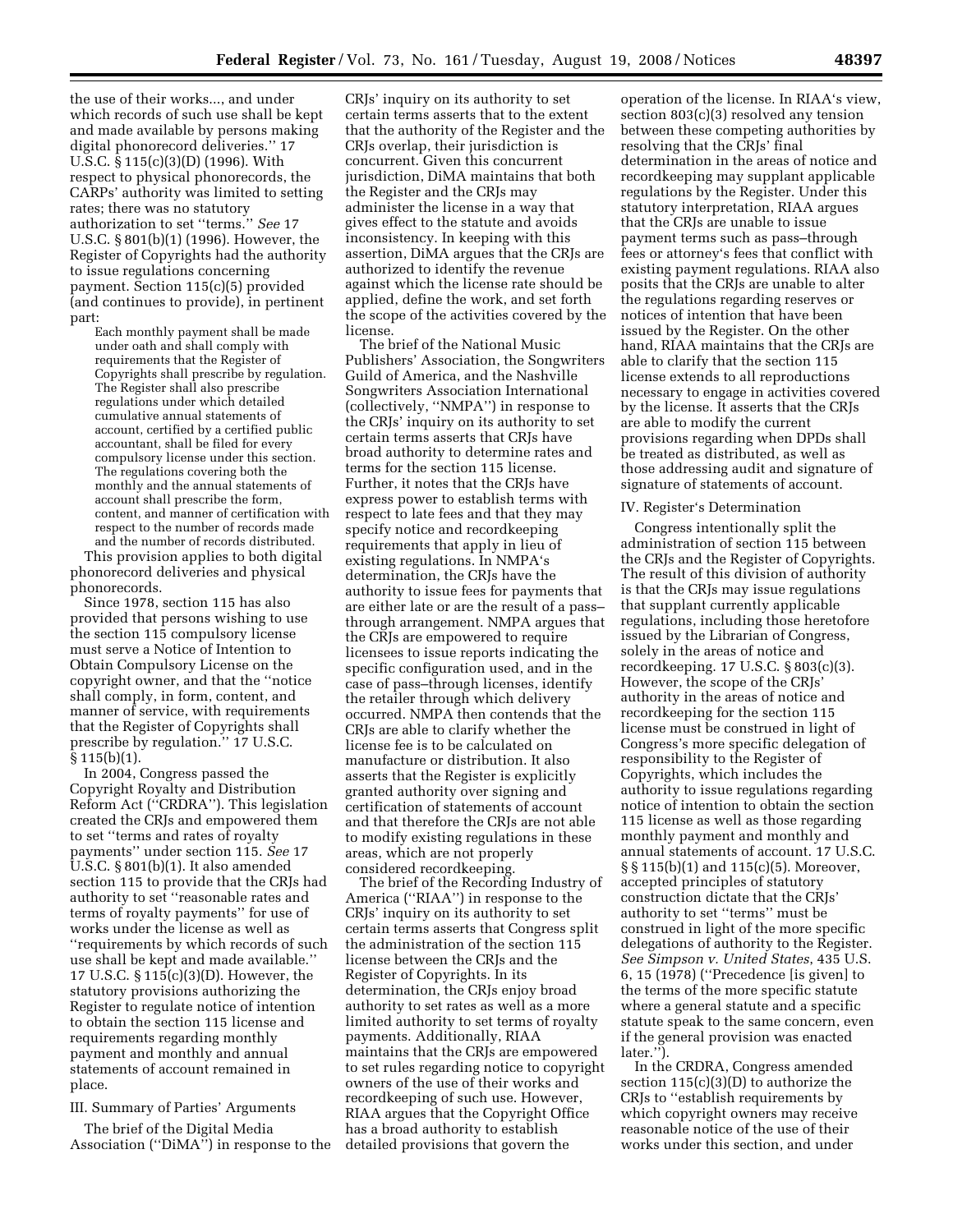which records of such use shall be kept and made available by persons making digital phonorecord deliveries.'' Previously this power had been held by the Librarian of Congress, who issued such recommendations on the recommendation of the Register of Copyrights.. The CRDRA also added a new section 803(c)(3), which allowed the CRJs to ''specify notice and recordkeeping requirements of users of the copyrights at issue that apply in lieu of those that would otherwise apply under regulations.'' On its face it may appear as if the CRJs are empowered to supplant all current regulations in the area of notice and recordkeeping. However, the CRJs' authority to issue regulations in the areas of notice and recordkeeping must be construed in light of the specific grants of responsibility over the section 115 license to the Register of Copyrights. *Simpson v. United States*, 435 U.S. at 15.

With regard to the CRJs' authority to issue requirements by which copyright owners may receive notice of the use of their works under 17 U.S.C. § 115(c)(3)(D), the Register first notes that the authority granted to the CRJs is limited to notice of use that has already taken place under the license. Notice of a use that has already taken place under the license is to be distinguished from notice of intention to obtain the section 115 license, which must be served on copyright owners prior to actual use under the license. Regulations governing notice of intention to obtain the section 115 license remain within the Register's authority. The CRJs' authority over notice and recordkeeping does not include the ability to supplant the Register's regulations governing notice of intention to obtain the section 115 license.

Notice of use requirements are also limited by the Register's specific grant of authority to issue regulations regarding statements of account. These regulations set forth information that is required to be served on the copyright owner in statements of account. While the level of detail, which includes requirements regarding oath, signature, and indication of each phonorecord configuration involved, is quite extensive, the Register understands that it may be conceivable that the CRJs may determine that licensees should be required to provide some information related to notice of use that is not addressed in either the notice of intention to obtain the section 115 license or the statements of account. If the CRJs are able to identify such information that is not addressed in either the notice of intention to obtain

the section 115 license or the statements of account, then the CRJs may require that a licensee include that type of information in a notice of use (but not in the statement of account) to be served on the copyright owner. Alternatively, a recommendation by the CRJs to the Register to amend the regulations governing statements of account to include additional information presumably would meet with a favorable response.

The CRJs' authority to issue requirements for recordkeeping is similarly limited by specific grants of authority to the Register. As previously indicated, the Register has set forth detailed requirements addressing the type of information, including phonorecord configuration, that is to be served on the copyright owner in the statements of account. Authority to issue regulations regarding these statements of account is the exclusive domain of the Register. Of course, if the CRJs set rates for new types of configurations, the Register can amend the regulations governing statements of account accordingly.

In addition to the authority to issue regulations in the areas of notice and recordkeeping, the CRJs enjoy authority to determine reasonable ''rates and terms'' of the license. The power to issue ''terms'' of the license was established in the DPRSA and the scope of this authority is addressed in the legislative history of that Act. The legislative history indicates that ''terms'' means such details as ''how payments are made, when and other accounting matters,'' as well as ''related details.'' S. Rep. No. 104–128, at 40 (1995). As with the CRJs' authority over the areas of notice and recordkeeping, the authority to issue ''terms'' is limited by specific statutory grants of authority to the Register. If and to the extent that an express statutory grant of authority to the Register conflicts with an interpretation of language in the legislative history relating to the CRJs' power to set terms on how payments are made and other accounting matters, the statutory text controls and the Register's express authority is paramount. However, to the extent that the Register's authority does not extend to particular matters relating to terms of payment and related details which the CRJs determine should be addressed, the CRJs have the authority to supplement the Register's regulations in this area. The legislative history of the DPSRA indicates that the CRJs' authority to determine ''terms'' includes additional terms ''necessary to effectively implement the statutory license.'' *Id*. at 30. Consistent with the

legislative history, the Librarian of Congress, in a previous determination regarding the scope of ''terms'' in the course of a 1998 proceeding addressing the 114 license, concluded that the authority to set reasonable terms extends ''only so far as those terms insured the smooth administration of the license.'' Determination of Reasonable Rates and Terms for the Digital Performance of Sound Recordings, 63 FR 25394, 25411 (May 8, 1998). *See also Recording Industry Association of America v. Librarian of Congress*, 176 F.3d 528, 531 (D.C. Cir. 1999) (Librarian of Congress's authority to set ''terms'' for the section 114 statutory license includes authority to set terms relating to allocation of royalties, to audits and to deductions from royalties, but such determination must be based on record evidence).

While the Register is not able to exhaustively address all of the types of terms that insure the ''smooth administration of the license'' or are ''necessary to effectively implement the statutory license,'' the Register does conclude that the CRJs do have the authority to issue requirements regarding audit of statements of account and records that are required to be kept. *See RIAA v. Librarian of Congress*, 176 F.3d at 531. However, the Register concludes that a provision entitling copyright owners to recover attorney's fees expended to collect past due royalties is not among the types of ''terms'' that insure the ''smooth administration of the license'' or are ''necessary to effectively implement the statutory license.'' Moreover, the statutory method for enforcement of the section 115 license is found in section 115(c)(6), which provides that the owner may issue a notice of default, which unless remedied within 30 days terminates the license and provides for infringement action. Section 505 governs awards of attorney's fees in infringement actions, and it is not within the CRJs' scope of authority to provide for awards of attorney's fees other than as provided in section 505. The statutory method for enforcement found in section 115(c)(6) appears to foreclose other legal avenues by which a copyright owner may seek remedy for past due royalties and late fees. However, even if other remedies are available to recover past due royalties, the well established ''American Rule'' that attorney's fees are available only when explicitly established by statute or through negotiated contract would foreclose any conclusion that the CRJs have the authority to impose an attorney's fee regime on compulsory